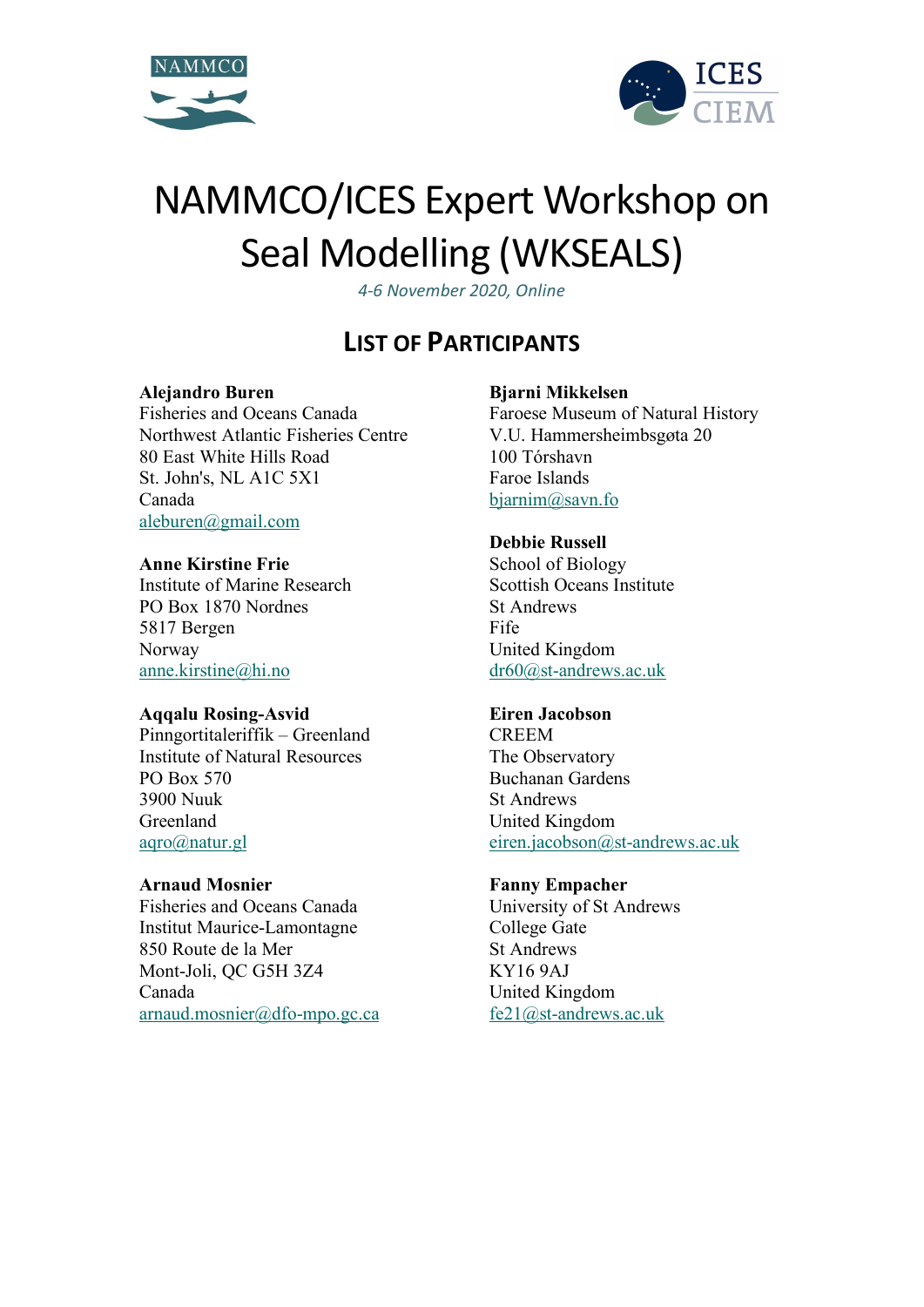



**Fern Wickson**  North Atlantic Marine Mammal Commission PO Box 6453 N-9294 Tromsø Norway [fern@nammco.no](mailto:fern@nammco.no)

#### **Garry Stenson**

Fisheries and Oceans Canada Northwest Atlantic Fisheries Centre 80 East White Hills Road St. John's, NL A1C 5X1 Canada [garry.stenson@dfo-mpo.gc.ca](mailto:garry.stenson@dfo-mpo.gc.ca)

#### **Geert Aarts**

Wageningen University Droevendaalsesteeg 4, 6708 PB Wageningen The Netherlands [geert.aarts@wur.nl](mailto:geert.aarts@wur.nl)

#### **Hans Skaug**

University of Bergen Department of Mathematics Realfagbygget, Allegaten 41 Bergen Norway [hans.skaug@uib.no](mailto:hans.skaug@uib.no)

#### **Jan de Haes**

ICES Secretariat H. C. Andersens Boulevard 44-46 1553 Copenhagen Denmark [jan.dehaes@ices.dk](mailto:jan.dehaes@ices.dk)

#### **James Grecian**

University of St Andrews College Gate St Andrews KY16 9AJ United Kingdom [wjg5@st-andrews.ac.uk](mailto:wjg5@st-andrews.ac.uk)

**Jay ver Hoef** NOAA Fisheries 1315 East-West Highway Silver Spring, MD 20910 United States of America [jay.verhoef@noaa.gov](mailto:jay.verhoef@noaa.gov)

#### **Kimberly Murray (Chair)**

NOAA Fisheries 1315 East-West Highway Silver Spring, MD 20910 United States of America [kimberly.murray@noaa.gov](mailto:kimberly.murray@noaa.gov)

#### **Lars Witting**

Greenland Institute of Natural Resources PO Box 570 DK-3900 Nuuk Greenland [larsw@natur.gl](mailto:larsw@natur.gl)

# **Len Thomas**

School of Mathematics and Statistics University of St Andrews North Haugh St Andrews KY16 9SS United Kingdom [len.thomas@st-andrews.ac.uk](mailto:len.thomas@st-andrews.ac.uk)

#### **Martin Biuw**

Institute of Marine Research PO Box 6606 Langnes 9296 Tromsø Norway [martin.biuw@hi.no](mailto:martin.biuw@hi.no)

#### **Mike Hammill**

Fisheries and Oceans Canada Institut Maurice-Lamontagne Mont-Joli, Québec G5H 3Z4 Canada [mike.hammill@dfo-mpo.gc.ca](mailto:mike.hammill@dfo-mpo.gc.ca)